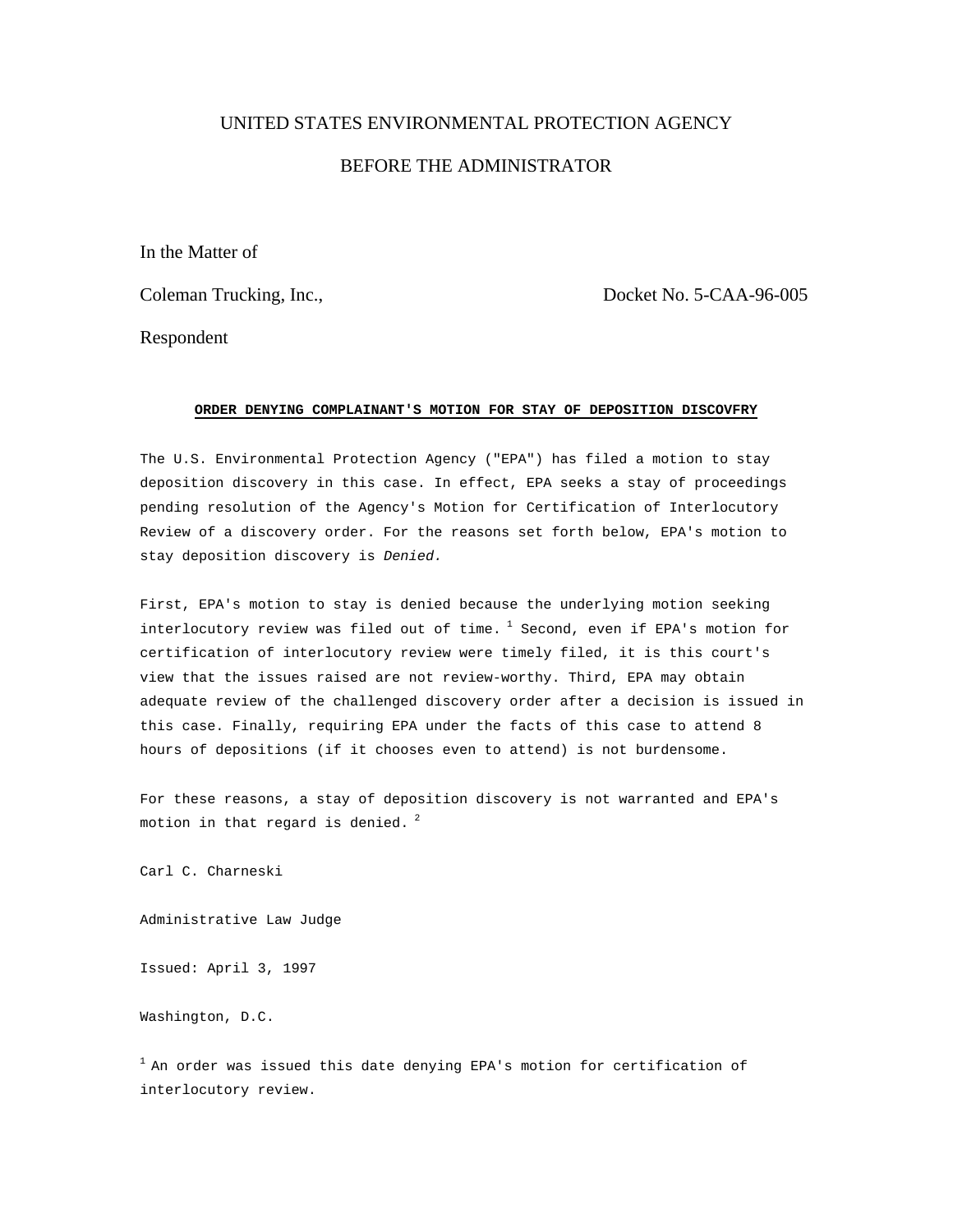$2$  The court, however, will entertain an appropriate motion seeking to change the date by which the depositions are to be completed.

## **IN THE MATTER OF COLEMAN TRUCKING,INC.,** Respondent

Docket No. 5-CAA-96-005

## **Certificate of Service**

I certify that the foregoing Order Denying Complainant*'s* Motion for Stay of Deposition Discovery, dated April 3 1997, was sent this day in the following manner to the below addressees.

Original by Regular Mail to: Ms. Sonya Brooks

Regional Hearing Clerk

U.S. Environmental Protection

Agency, Region 5

77 West Jackson Boulevard

Chicago, IL 60604

Copy by Facsimile and by Regular Mail to:

Attorney for Complainant: David Mucha, Esquire

Assistant Regional Counsel

U.S. Environmental Protection

Agency, Region 5

77 West Jackson Boulevard

Chicago, IL 60604